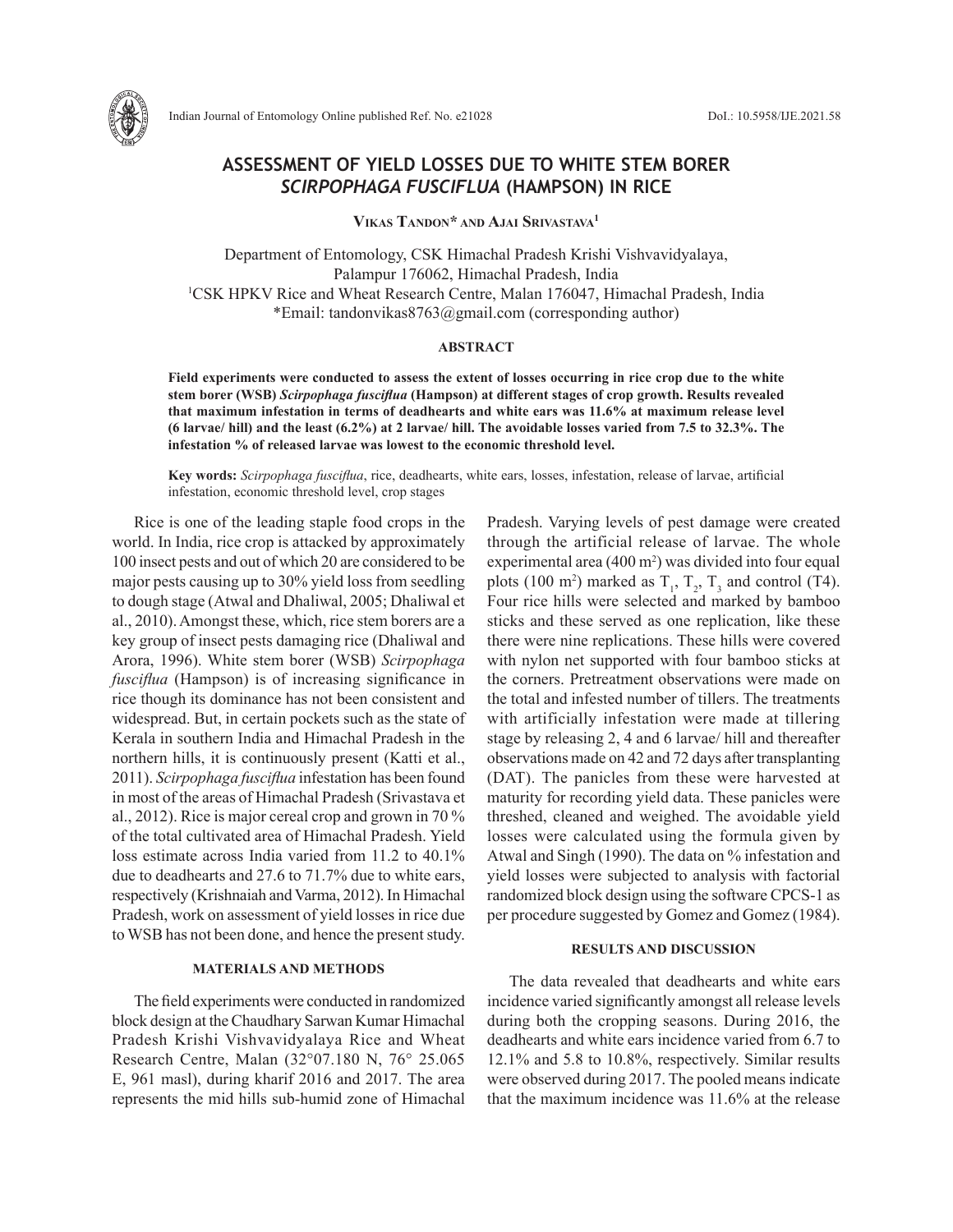| No. of                       | Infestation $(\% )$ |        |              |                       |        |        | Over   | Yield and avoidable losses |           |                   |           |
|------------------------------|---------------------|--------|--------------|-----------------------|--------|--------|--------|----------------------------|-----------|-------------------|-----------|
| larvae                       | 2016                |        | 2017         |                       |        | all    | 2016   |                            | 2017      |                   |           |
| released/                    | 42 DAT              | 72 DAT | Mean         | 42 DAT                | 72 DAT | Mean   | mean   | Yield                      | Avoidable | Yield             | Avoidable |
| hill                         |                     |        |              |                       |        |        |        | $(g/\text{hill})$          | losses    | $(g/\text{hill})$ | losses    |
|                              |                     |        |              |                       |        |        |        |                            | $(\%)$    |                   | $(\%)$    |
| $\overline{0}$               | 0.0                 | 0.0    | 0.0          | 0.0                   | 0.0    | 0.0    | 0.0    | 16.7                       |           | 16.5              |           |
|                              | (1.00)              | (1.00) | (1.00)       | (1.00)                | (1.00) | (1.00) | (1.00) | (4.15)                     |           | (4.13)            |           |
| $\overline{2}$               | 6.7                 | 5.8    | 6.3          | 6.4                   | 5.9    | 6.2    | 6.2    | 15.5                       | 7.5       | 15.3              | 7.8       |
|                              | (2.68)              | (2.50) | (2.60)       | (2.62)                | (2.54) | (2.58) | (2.59) | (4.00)                     |           | (3.97)            |           |
| $\overline{4}$               | 9.6                 | 8.0    | 8.8          | 9.8                   | 8.2    | 8.9    | 8.8    | 13.5                       | 19.0      | 13.4              | 19.3      |
|                              | (3.17)              | (2.92) | (3.05)       | (3.20)                | (2.94) | (3.07) | (3.06) | (3.75)                     |           | (3.72)            |           |
| 6                            | 12.1                | 10.7   | 11.5         | 12.4                  | 11.2   | 11.8   | 11.6   | 11.3                       | 32.3      | 11.5              | 30.5      |
|                              | (3.55)              | (3.35) | (3.45)       | (3.58)                | (3.43) | (3.50) | (3.48) | (3.44)                     |           | (3.46)            |           |
| Mean                         | 7.1                 | 6.1    | 6.6          | 7.1                   | 6.3    | 6.7    |        | 14.3                       |           | 14.2              |           |
|                              | (2.75)              | (2.57) | (2.66)       | (2.76)                | (2.61) | (2.69) |        | (3.84)                     |           | (3.83)            |           |
| $CD (p=0.05)$                |                     |        |              |                       |        |        |        |                            |           |                   |           |
| Years $(A)$                  |                     | $:$ NS | $A \times B$ | $:$ NS                |        |        |        | Release levels (A)         | : 0.68    |                   |           |
| Days after transplanting (B) |                     |        | : 0.03       | $A \times C$          | : 0.07 |        |        | Years $(B)$                |           | : 0.48            |           |
| Released levels (C)          |                     |        | : 0.05       | $B\times C$           | $:$ NS |        |        | $A \times B$               |           | : 0.96            |           |
|                              |                     |        |              | $A \times B \times C$ | $:$ NS |        |        |                            |           |                   |           |

Table 1. Infestation, yield and % avoidable losses with various release levels of *S. fusciflua* larvae in rice

Figures in parentheses square root transformed values; DAT: Days after transplanting

level of 6 larvae/ hill as against 6.2% as the least at 2 larvae/ hill; infestation was non-significant during 2016- 2017. The interaction between release levels of white stem borer larvae and cropping seasons revealed that no infestation was observed at pest free level. Table 1 reveals that grain yield showed decreasing trend with increasing release levels during 2016; being the least with level of 6 larvae/ hill  $(11.3 \text{ g hill}^{-1})$  where plant infestation was 11.5% followed by 4 and 2 larvae/ hill, respectively; maximum yield (16.7 g hill<sup>-1</sup>) was obtained in the treatment with no incidence. During 2017, similar trend was observed with maximum  $(16.5 \text{ g hill-1})$  and least (11.5 g hill-1) being at release levels 0 and 6 larvae/ hill, respectively, and the infestations were 11.8% at 6 larvae/ hill. Grain yield decreased gradually with increasing white stem borer infestation but a drastic decrease in yield was observed with increase in release levels > 2 larvae/ hill. The linear regression equation worked out between grain yield and release levels of larvae presented in Fig. 1 (pooled data) reveal that a unit increase in resulted in reduction in yield to the extent of 0.985, 0.993 and 0.99 g hill-1. These results agree with those of Daryaei (2005) who revealed that at 5, 15, 30 and 60 % infestation the grain yield resulted with 5287, 4953, 4656 and 4440 kg ha-1 at vegetative stage and 5095, 4628, 3643 and 3155 kg ha-1 at panicle initiation stage. Muralidharan and Pasalu (2005) also observed that 1% deadheart or white ears infestation leads to 2.5, 4.0 and 6.4% yield loss, respectively. Islam and Karim (1997) revealed that grain yield at 1-10, 11-15, 16-20, 5 Fig. 1. Linear regression- yield vs. release levels of *S. fusciflua*



Fig. 1. Linear regression- yield vs. release levels of *S. fusciflua*

21-30 and 30% white ears infestation recorded 15.9, 16.2, 12.9, 10.5 and 5.2 g hill<sup>-1</sup>, respectively.

#### **REFERENCES**

- Atwal A S, Dhaliwal G S. 2005. Agricultural pests of South Asia and their management, Kalyani Publishers, New Delhi. 181-182 pp.
- Atwal A S, Singh B. 1990. Pest population and assessment of crop losses. Indian Agricultural Research Institute, New Delhi. 107 pp.
- Daryaei M G. 2005. Assessment of yield loss in rice due to yellow stem borer, *Scirpophaga incertulas*, using simulation models. Caspian Journal of Environmental Sciences 3(1): 59-62.
- Dhaliwal G S, Arora R. 1996. An estimate of yield losses due to insect pests in Indian Agriculture. Indian Journal of Ecology 23: 70-73.
- Dhaliwal G S, Jindal V, Dhawan A K. 2010. Insect pest problems and yield losses: Changing trends. Indian Journal of Ecology 37: 1-7.
- Islam Z, Karim A N M R. 1997. Whiteheads associated with stem borer infestation in modern rice varieties: an attempt to resolve the dilemma of yield losses. Crop Protection 16(4): 303-311.